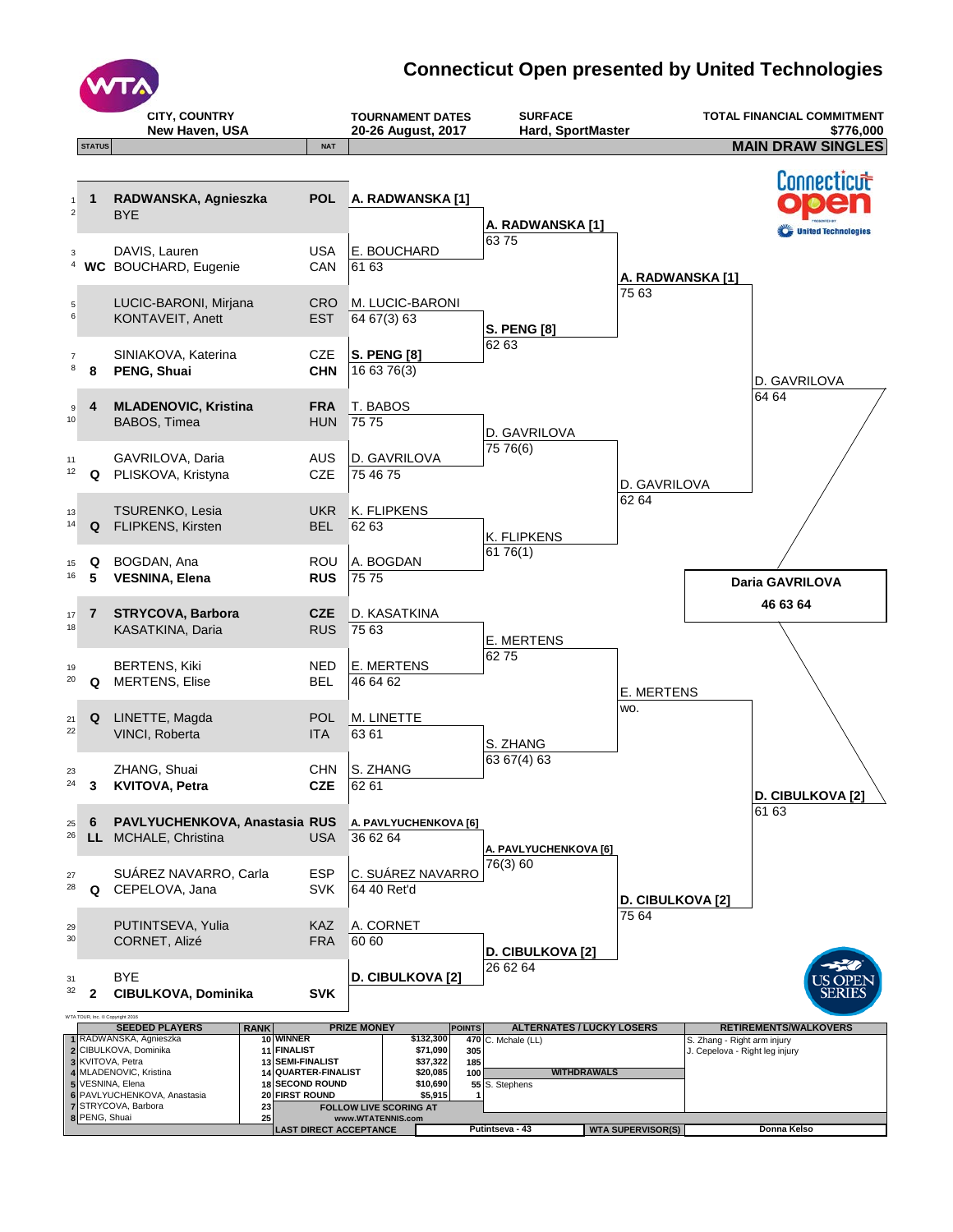

## **Connecticut Open presented by United Technologies**

|                         | <b>STATUS</b>            | <b>CITY, COUNTRY</b><br>New Haven, USA                                                                                                                                                                                                                                                 | NAT.                          | <b>TOURNAMENT DATES</b><br>20-26 August, 2017                                                                                                        | <b>SURFACE</b><br>Hard, SportMaster     | <b>TOTAL FINANCIAL COMMITMENT</b><br>\$776,000<br><b>MAIN DRAW DOUBLES</b> |
|-------------------------|--------------------------|----------------------------------------------------------------------------------------------------------------------------------------------------------------------------------------------------------------------------------------------------------------------------------------|-------------------------------|------------------------------------------------------------------------------------------------------------------------------------------------------|-----------------------------------------|----------------------------------------------------------------------------|
|                         |                          |                                                                                                                                                                                                                                                                                        |                               |                                                                                                                                                      |                                         |                                                                            |
| $\mathbf{1}$            | $\overline{1}$           | MIRZA, Sania<br>NICULESCU, Monica                                                                                                                                                                                                                                                      | <b>IND</b>                    | ROU N. MELICHAR<br>A. SMITH                                                                                                                          |                                         | Connecticut                                                                |
|                         |                          | 2 Alt MELICHAR, Nicole<br>SMITH, Anna                                                                                                                                                                                                                                                  | <b>USA</b><br><b>GBR</b>      | 7576(4)                                                                                                                                              | N. MELICHAR                             | <b>C</b> United Technologies                                               |
| $\overline{\mathbf{3}}$ |                          | AOYAMA, Shuko<br>JURAK, Darija                                                                                                                                                                                                                                                         | <b>JPN</b><br><b>CRO</b>      | S. AOYAMA<br>D. JURAK                                                                                                                                | A. SMITH<br>64 26 10-2                  |                                                                            |
| $\overline{4}$          |                          | HIBINO, Nao<br>ROSOLSKA, Alicja                                                                                                                                                                                                                                                        | <b>JPN</b><br><b>POL</b>      | 63 76(6)                                                                                                                                             |                                         | <b>G. DABROWSKI</b><br><b>Y. XU [4]</b>                                    |
| $\mathsf{s}$            | $\overline{\mathbf{4}}$  | DABROWSKI, Gabriela<br>XU, Yifan                                                                                                                                                                                                                                                       | <b>CAN</b>                    | CHN G. DABROWSKI<br><b>Y. XU [4]</b>                                                                                                                 |                                         | 75 63                                                                      |
| $6\phantom{a}$          |                          | KLEPAC, Andreja<br>MARTÍNEZ SÁNCHEZ, María José                                                                                                                                                                                                                                        | <b>SLO</b><br><b>ESP</b>      | 63 67(14) 10-3                                                                                                                                       | <b>G. DABROWSKI</b><br><b>Y. XU [4]</b> |                                                                            |
| $\overline{\mathbf{z}}$ |                          | ARRUABARRENA, Lara<br>PARRA SANTONJA, Arantxa                                                                                                                                                                                                                                          | <b>ESP</b><br><b>ESP</b>      | R. OLARU<br>O. SAVCHUK                                                                                                                               | 76(3) 63                                |                                                                            |
| $^{\rm 8}$              |                          | OLARU, Raluca<br>SAVCHUK, Olga                                                                                                                                                                                                                                                         | ROU<br><b>UKR</b>             | 61 64                                                                                                                                                |                                         | G. DABROWSKI/Y. XU [4]                                                     |
| $\mathsf g$             |                          | <b>MERTENS, Elise</b><br>PLISKOVA, Kristyna                                                                                                                                                                                                                                            | <b>BEL</b><br><b>CZE</b>      | <b>E. MERTENS</b><br>K. PLISKOVA                                                                                                                     |                                         | 36 63 10-8                                                                 |
| 10                      |                          | KICHENOK, Nadiia<br>RODIONOVA, Anastasia                                                                                                                                                                                                                                               | <b>AUS</b>                    | UKR 6162                                                                                                                                             | E. MERTENS<br>K. PLISKOVA               |                                                                            |
| 11                      |                          | <b>BERTENS, Kiki</b><br>LARSSON, Johanna                                                                                                                                                                                                                                               | <b>NED</b>                    | SWE   K. BERTENS<br>J. LARSSON                                                                                                                       | 75 75                                   |                                                                            |
| 12                      | $\mathbf{3}$             | <b>GROENEFELD, Anna-Lena</b><br>PESCHKE, Kveta                                                                                                                                                                                                                                         | <b>GER</b><br><b>CZE</b>      | 33 Ret'd                                                                                                                                             |                                         | A. BARTY<br>C. DELLACQUA [2]                                               |
| $13$                    |                          | FLIPKENS, Kirsten<br><b>SCHUURS, Demi</b>                                                                                                                                                                                                                                              | BEL<br><b>NED</b>             | K. FLIPKENS<br><b>D. SCHUURS</b>                                                                                                                     |                                         | 62 61                                                                      |
| $14\,$                  |                          | NINOMIYA, Makoto<br>VORACOVA, Renata                                                                                                                                                                                                                                                   | <b>JPN</b><br><b>CZE</b>      | 64 62                                                                                                                                                | A. BARTY<br>C. DELLACQUA [2]            |                                                                            |
| 15                      |                          | SPEARS, Abigail<br>SREBOTNIK, Katarina                                                                                                                                                                                                                                                 | USA<br><b>SLO</b>             | A. BARTY<br>C. DELLACQUA [2]                                                                                                                         | 63 63                                   |                                                                            |
| 16                      | $\overline{\phantom{a}}$ | <b>BARTY, Ashleigh</b><br><b>DELLACQUA, Casey</b>                                                                                                                                                                                                                                      | <b>AUS</b><br>AUS             | 76(4) 62                                                                                                                                             |                                         |                                                                            |
|                         |                          | WTA TOUR @ Copyright 2016<br><b>SEEDED TEAMS</b><br><b>RANK</b>                                                                                                                                                                                                                        | <b>PRIZE MONEY (PER TEAM)</b> | <b>POINTS</b>                                                                                                                                        | <b>ALTERNATES/LUCKY LOSERS</b>          | RETIREMENTS/WALKOVERS                                                      |
|                         | $\mathbf{2}$             | 26 WINNER<br>1 MIRZA, Sania / NICULESCU, Monica<br>BARTY, Ashleigh / DELLACQUA, Casey<br>30 FINALIST<br>3 GROENEFELD, Anna-Lena / PESCHKE, Kveta<br>40 SEMI-FINALIST<br>48 QUARTER-FINALIST<br>DABROWSKI, Gabriela / XU, Yifan<br>FOLLOW LIVE SCORING AT www.WTATENNIS.com FIRST ROUND |                               | N. Melichar / A. Smith - (Alt)<br>\$41,588<br>470<br>\$22,180<br>305<br>\$12,120<br>185<br>\$6,165<br>100<br>\$3,340<br>1 S. Stephens (Wrist injury) | <b>WITHDRAWALS</b>                      | A. Groenefeld / K. Peschke - K. Peschke (Right hand injury)                |
|                         |                          |                                                                                                                                                                                                                                                                                        |                               | <b>LAST DIRECT ACCEPTANCE:</b>                                                                                                                       | ADE 76 / Dbls 30 / Best of 96           | <b>WTA SUPERVISOR(S)</b><br>Donna Kelso                                    |